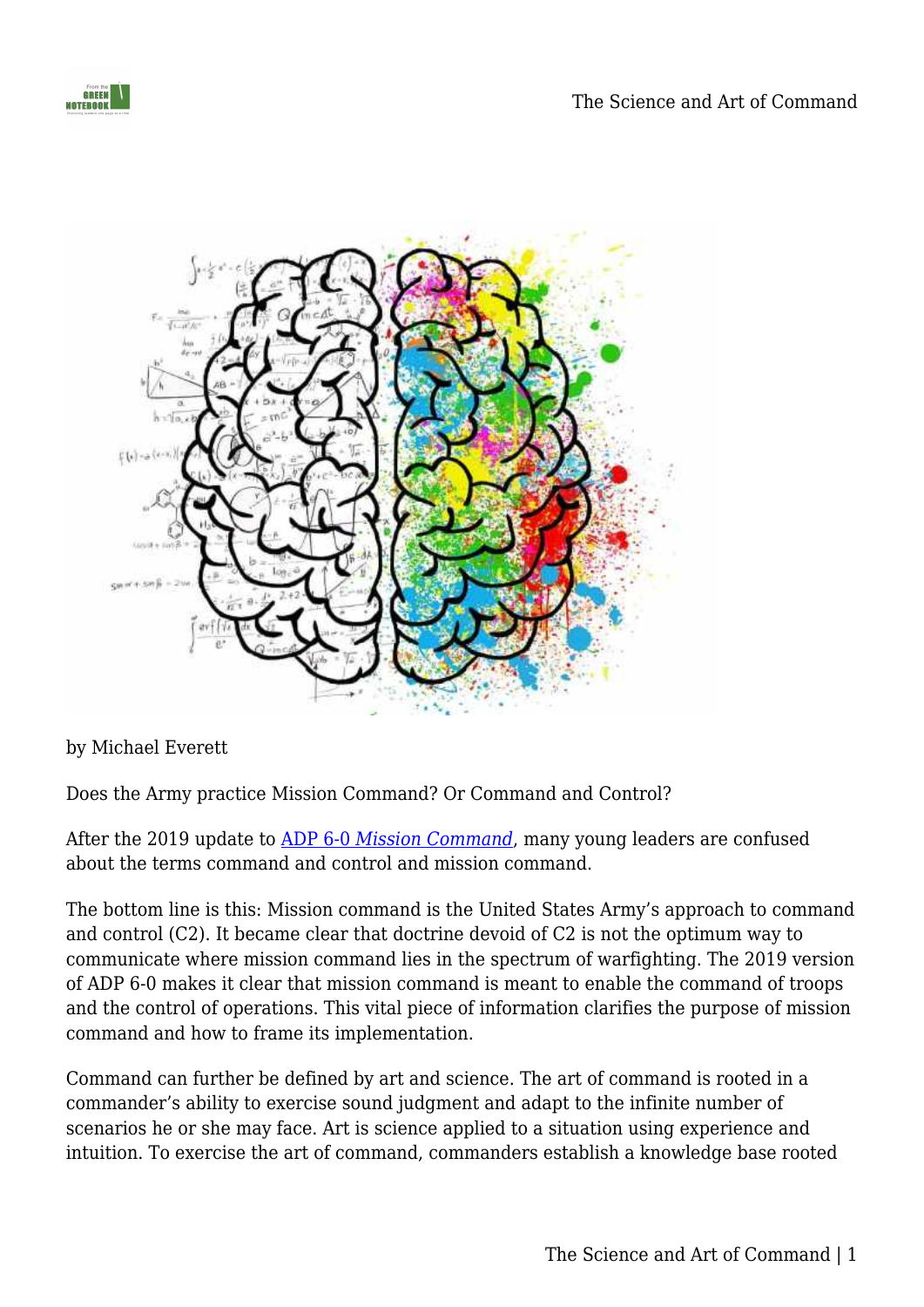

in experiences and a foundational understanding of the science behind the command of troops and the control of operations.

Mission command provides commanders at all levels a license for creativity, adaptation, and freedom of thought that is anchored in the science of C2. The foundation of this science is the mission command principles. Understand these seven principles and consider yourself a certified mission command scientist, prepared to apply the art of mission command effectively. Through this article, my goal is to help you get one step closer to being a "scientific artist" of mission command.

# **Competence**

*The Science*: "Tactically and technically competent commanders, subordinates, and teams are the basis of effective mission command. An organization's ability to operate using mission command relates directly to the competence of its Soldiers." (ADP 6-0, 1-27)

*The Art*: The term "competence" is abused. Everyone wants a competent unit, competent teams, and competent Soldiers, but few commanders want to do the work to get competence.

Step one is understanding the standard. Step two is informing the Soldier or team of the standard. And step three is accurately evaluating the Soldier or team to subjectively determine if they have met the standard.

Think about what you believe defines competence. What do you consider a competent Soldier? Leader? You are likely not far off from what the doctrine is trying to tell us. A competent Soldier is one that knows what his or her duties are and how to meet the end state that is expected.

So how do you get there? That is where your responsibility as a commander comes into play. A commander outlines the expectations and requirements of his or her Soldiers. An initial counseling is the ideal way to communicate your expectations. Additionally, the Training and Evaluation Outline (T&EO) for a given task is the perfect way to assess whether or not a subordinate is meeting the Army standard.

Remember, the doctrine tells us what the end state is, but it is the commander's job to draw the road map and apply the art to the science. Understand the standard, tell your people what the standard is, and evaluate their performance to determine if they have met the standard. The tools are there. It is the commander that brings them all together to make a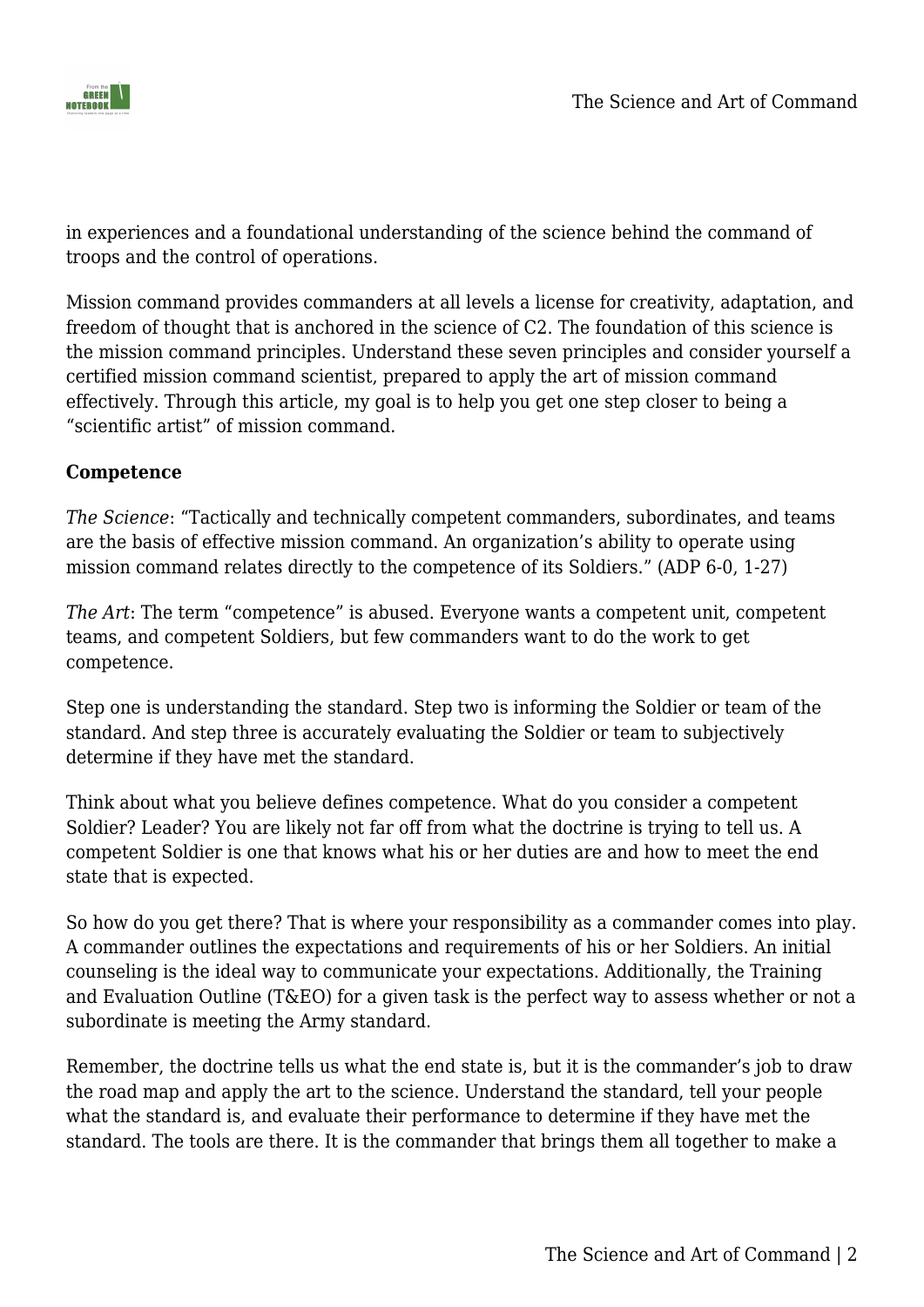

true determination of the unit's competence.

# **Mutual Trust**

*The Science*: "Mutual trust is shared confidence between commanders, subordinates, and partners that they can be relied on and are competent in performing their assigned tasks." (ADP 6-0, 1-30)

*The Art*: Trust can be a one-way street. Never forget that.

To establish mutual trust a commander must first defeat the narrative that commanders (and officers, in general) are driven by self-interest. Do not allow this myth to derail your intentions in establishing a mutual, genuine relationship with your Soldiers. You must become one of their "good commanders" that "didn't care about the man" and "stuck up for us." To do this you have to be a good commander, not care about the man, and stick up for your people. You have to be genuine, caring for your people and their wellbeing. To caveat, do not try to fake it, because they will see right through it.

Once you defeat the stereotypes, you can work on establishing a deep, enduring trust between you and your people. It is your job, as the commander, to ensure your people are trained and equipped for the mission they are expected to execute. Give a task or mission to your people and trust that they have been prepared and equipped to meet the challenge. If a task does not risk life, limb, or eyesight, allow your junior leaders to fail. The lessons that are gained from experience and failure are far more valuable than those learned through coaching and counseling. If your people fail, pick them up, dust them off and extract every ounce of knowledge from their experience.

# **Shared Understanding**

*The Science*: "Shared understanding of the situation, along with the flow of information to the lowest possible level, forms the basis for unity of effort and subordinates' initiative. Effective decentralized execution is not possible without shared understanding" (ADP 6-0, 1-36)

*The Art*: The Profession of Arms requires leaders to collect their thoughts rapidly and succinctly under pressure and communicate them to their subordinates. As a company commander, you will rise and fall based on your ability to effectively communicate the right thing, at the right time, to the right people. You will be convinced that you have shared the appropriate information with the right leaders in your organization, only to find out that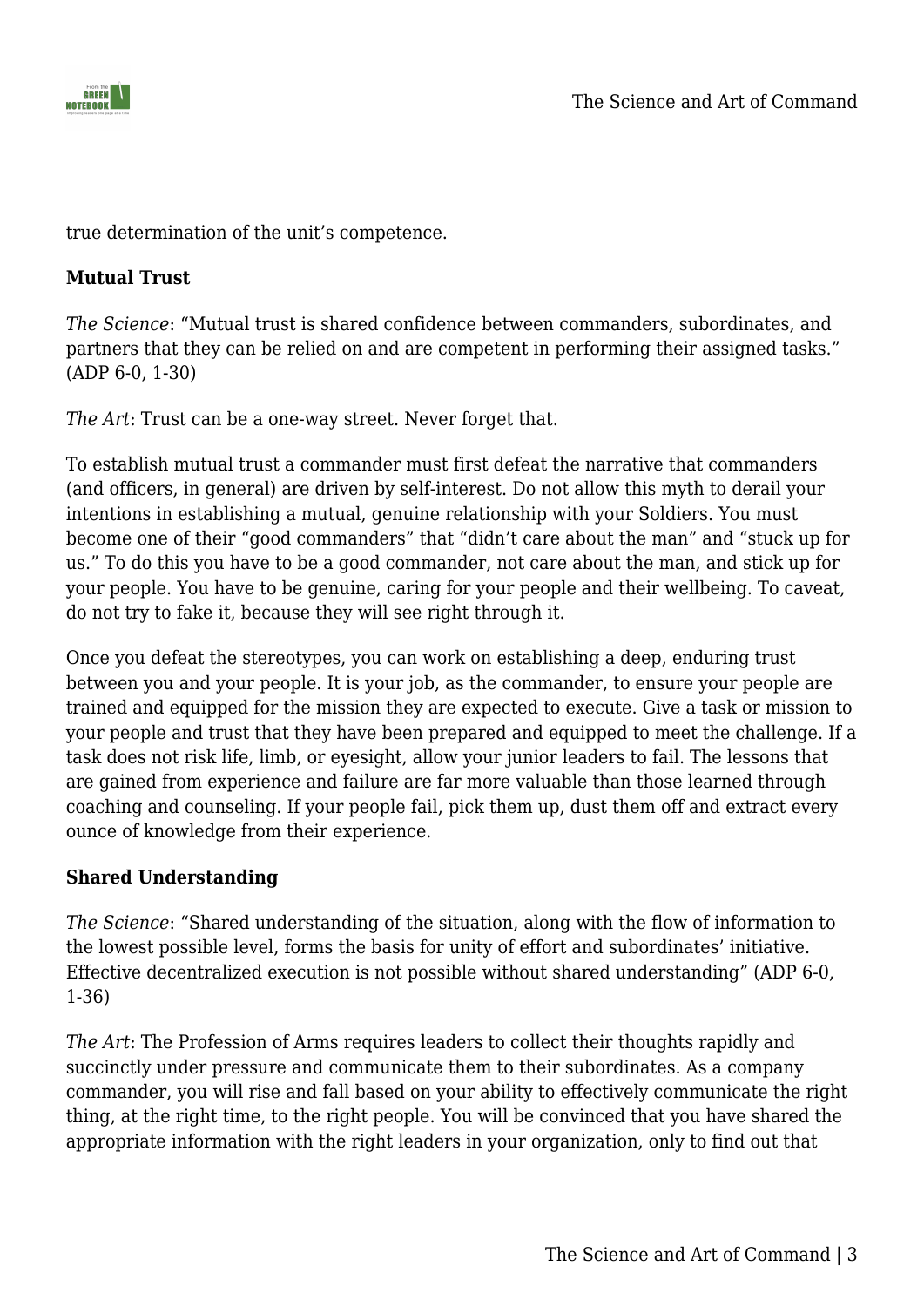

entire sections of your company lack shared understanding of a mission or a situation that is critical to the team.

Trust, but verify. This is how you find out if your guidance is making it to the lowest level. Do not be afraid to ask your junior enlisted Soldiers if they are aware of a change in the schedule or a key task for an upcoming mission. It is crucial to leave your office, walk around, and diagnose your communication apparatus.

Additionally, you will need to make some hard decisions in command. Some decisions will not be popular, but necessary. When you make these decisions, be sure to explain the "why," and if you choose to do this with your senior leaders (i.e., platoon leaders and platoon sergeants), ensure that the message is delivered to the rest of your command.

Finally, shared understanding will allow your people to make their own decisions, without your direct oversight. If they understand your previous decisions, your philosophy, your guidance, and the unit's mission, they will possess the shared understanding required to meet any mission.

# **Commander's Intent**

*The Science*: "The commander's intent is a clear and concise expression of the purpose of the operation and the desired military end state that supports mission command, provides focus to the staff, and helps subordinate and supporting commanders act to achieve the commander's desired results without further orders, even when the operation does not unfold as planned" (ADP 6-0, 1-45)

*The Art*: Company grade officers understand commander's intent as the opening information provided in the execution paragraph of an Operations Order (OPORD). It provides a commander's purpose, key tasks, and end state. The information provided in the commander's intent should be brief enough that it fits on five to six lines but defined to the point where your team is able to execute within your intent.

Ideally, you would always have time to think, write, and disseminate your intent for every operation or task. This is unlikely. [An Army leader](https://armypubs.army.mil/epubs/DR_pubs/DR_a/pdf/web/ARN20039_ADP%206-22%20C1%20FINAL%20WEB.pdf) "provides purpose, direction, and motivation to accomplish the mission and improve the organization" (ADP 6-22, Ch. 1). Commander's intent is your vehicle to provide purpose and direction in order to motivate your subordinates to operate decentralized. Commanding troops and controlling operations can be an overwhelming task at the company level, when you lack the staff that other levels of command possess. Therefore, as a company commander, you need to trust more and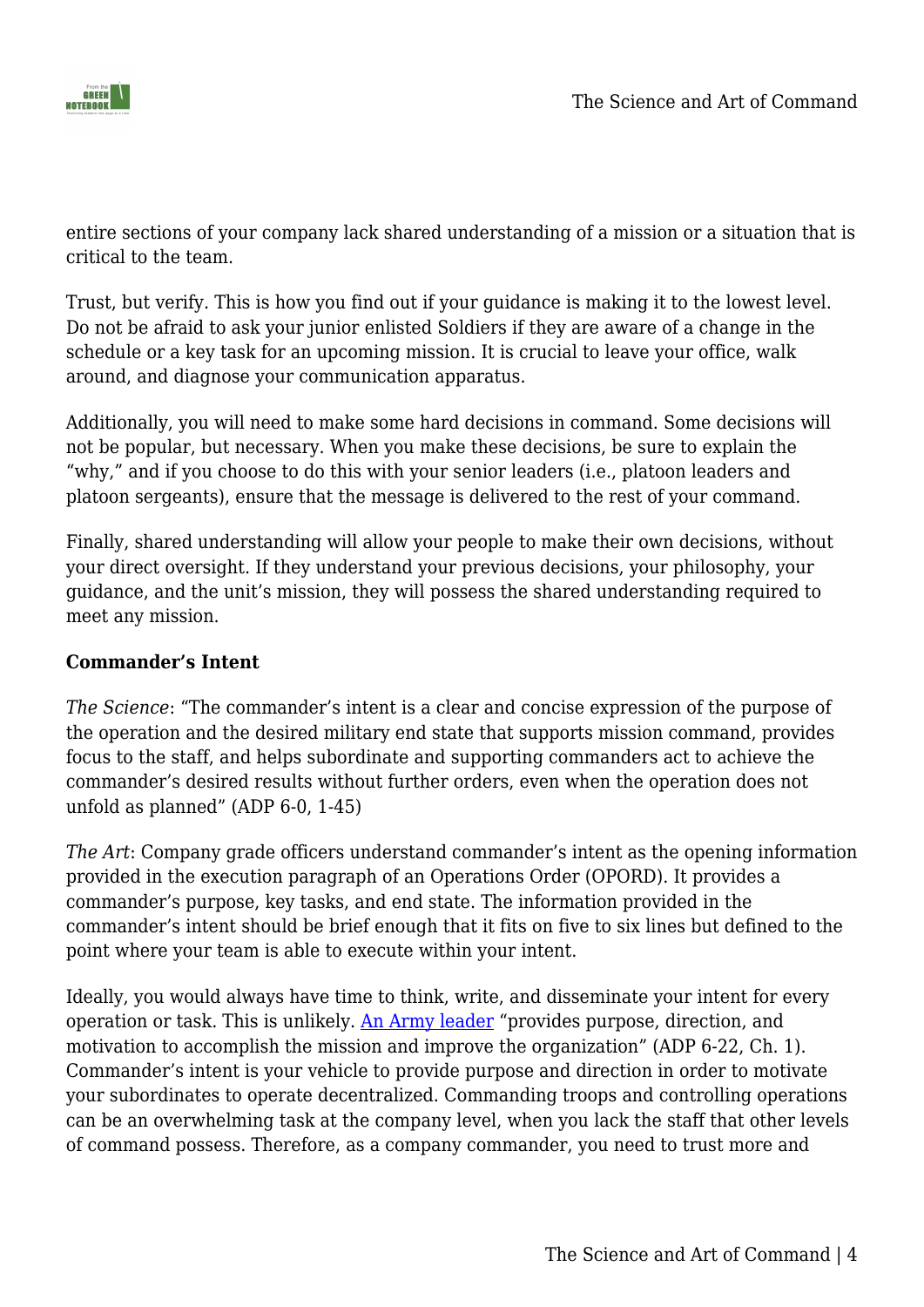

control less. How? Leverage your commander's intent.

#### **Mission Orders**

*The Science*: "Mission orders are directives that emphasize to subordinates the results to be attained, not how they are to achieve them." (ADP 6-0, 1-53)

*The Art*: The United States Army is predicated on creativity, autonomy, and trust. The mission order is foundational to the culture of our Army. It is intended to lay out the situation and the expectation or end state for execution. Whether it is an OPORD, Fragmentary Order (FRAGORD), or Warning Order (WARNORD), the intent of a mission order is to tell your people what needs to be done, what right looks like, and what you need to know to make it happen. It is not intended to be a road map or a recipe for mission success.

Autonomy, creativity, and adaptation are the secret ingredients that have made our Army the most successful professional Army in the world. Although we celebrate our autonomy at the lowest levels, we do not exercise this philosophy without a foundational framework. As a company commander, your mission orders are your most powerful tool. They enable you to exercise all the other mission command principles, and effectively lead your team.

Many company commanders lose sight of the importance of the written order, delivered verbally. There seems to be a gap at the company command level, where leaders determine that they can "get away with" not conducting a formal OPORD brief. Do not fall into this trap. You owe it to your team to provide the framework and situational understanding to operate without direct oversight. If you find that no one is holding you accountable for a formal brief prior to a company-level training event, have the self-discipline to do one anyway. Not because you must, or you should, but because it is your inherent responsibility to your Soldiers.

# **Disciplined Initiative**

*The Science*: "Simply put, disciplined initiative is when subordinates have the discipline to follow their orders and adhere to the plan until they realize their orders and the plan are no longer suitable for the situation in which they find themselves." (ADP 6-0, 1-59)

*The Art*: The plan never survives first contact. How do commanders ensure that they are positioned to handle the unknown, or unforeseen circumstances that arise? As the commander, you instill disciplined initiative in your team. Initiative is the byproduct of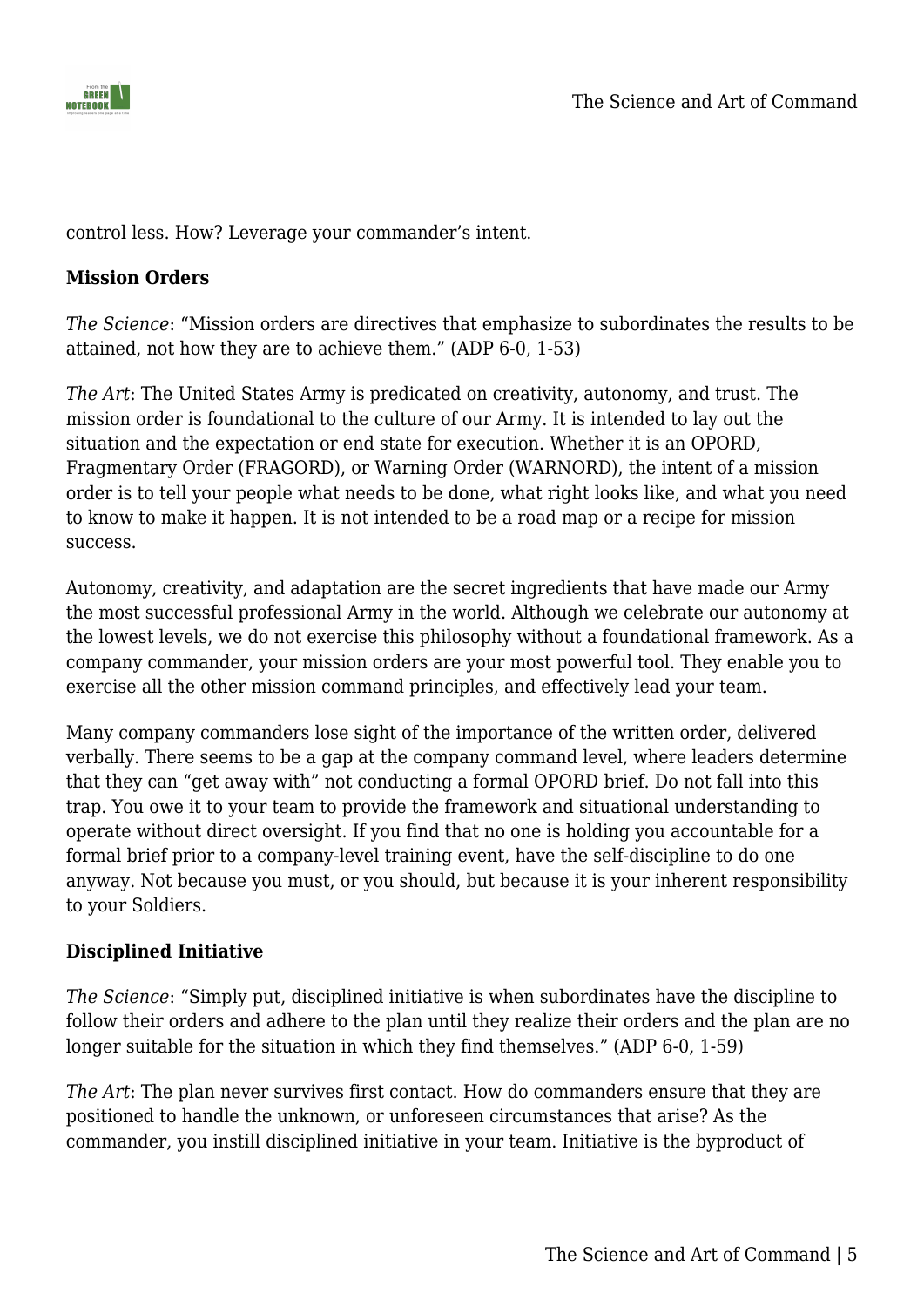

exercising sound leadership through all other mission command principles. Your ability to instill a proactive mindset in your people depends on your ability to loosen your need for control, while being comfortable with your team making decisions.

Disciplined initiative is predicated on trust. Trust is built through training and repetition. As you guide your team through the training calendar, you should start to feel more and more comfortable allowing them to operate with less direction. If you reach this level of performance, you will not wake up at night stressed about the things that could negatively impact the plan. Your goal is to get to the point where you know that your people understand your guidance and intent, operate within it, and can freely diverge from the plan once it is no longer valid.

# **Risk Acceptance**

*The Science*: "Commanders analyze risk in collaboration with subordinates to help determine what level of risk exists and how to mitigate it." (ADP 6-0, 1-66)

*The Art*: Risk is a science. Risk mitigation is an art. As a company commander you will assume risks on a regular basis. The key to staying one step ahead of a safety incident is to be deliberate in your risk assessments. Enter the Army's Deliberate Risk Assessment (DRA) form. It just so happens that it is required for all training events from individual to collective level. Avoid cookie cutter DRAs or recycling last year's DRA. These forms are a great place to start, but I have found that sitting down with the leaders in the company to deliberately think through the risk factors at the start, middle, and end of a training event, produces the most useful document. Yes, it takes significant energy. No, there is not a shortcut.

If you still find it difficult to commit to true, deliberate, risk assessment, think of it like this: if X happens because of Y, then what can I say I did to prevent it? Sometimes accidents happen, regardless of the mitigation implemented. When you are in the life and death business, you need to be much more in tune with the level of risk, and how to mitigate it to a level that is acceptable, in concert with the potential outcome.

All this said, do not avoid risk. This principle is called risk acceptance, not risk avoidance (or "accept prudent risk," as it used to be called in doctrine). Coming to terms with the inherent responsibility of a company commander for risk acceptance and risk management is the most important step. You cannot take the guidon and convince yourself that you will avoid all risks. This approach will create far more risk within your organization, because you will not be able to adequately train your team.